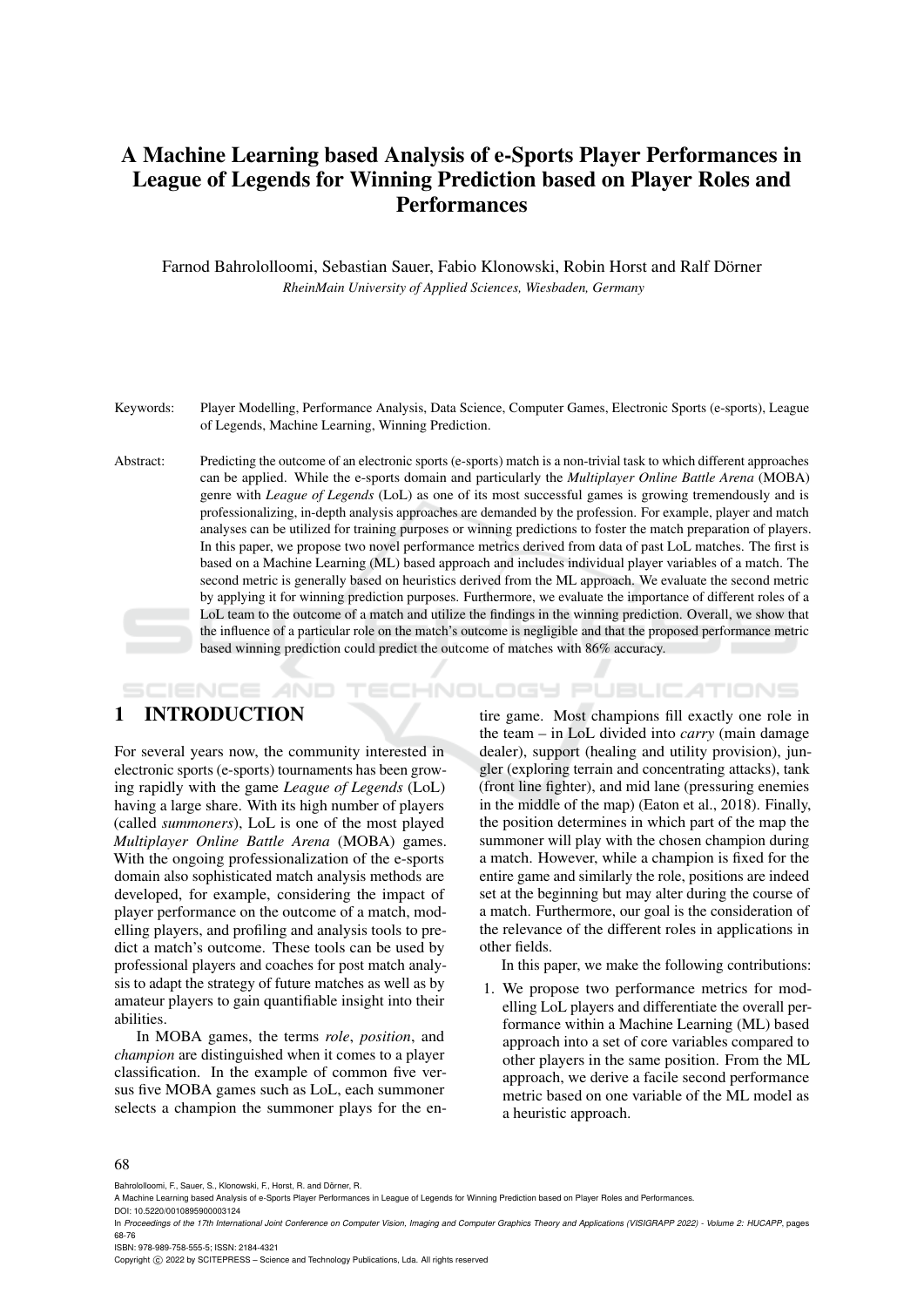- 2. We examine the relevance of each player role in LoL to see if different roles also have different effects on the outcome of a LoL match.
- 3. Finally, we propose a winning prediction approach that includes both our heuristic performance model.

This paper is organized as follows. First, we take a look at the current state of research in section 2. Then, in section 3, we describe how we acquired the data needed for our performance metric calculations and the winning prediction approaches. Thereafter, the ML aspects of our work are covered section 4. In section 5 we focus on the performance metric and the player role impact. The connections between section 3, section 4, and section 5 are visualized in Figure 1. Finally, we conclude our work and point out future directions.

# 2 RELATED WORKS

As LoL is one of the most played MOBA games, there are already some approaches for winning predictions. For example, Silva, Pappa, and Chaimowicz (Silva et al., 2018) conduct a winning prediction based on Recurrent Neural Networks. They use minute-by-minute match data as a basis and compare the extent to which the timing of the data within the match affects the accuracy of the winning prediction. They conclude that an accuracy of up to 83.54% can be achieved with the Deep Learning methods used when data from the 20th to 25th minute in the match is used. The further this time window is moved forward, the less accurate the winning prediction becomes. Finally, it does not take the player roles into account and examines what takes place each minute of the game versus how the overall performance of the players affects the final outcome.

Harikumar et al. (Ani et al., 2019) investigate in LoL match prediction distinguishing between *Prematch Features* and *Within-match Features*, in which they include features such as *Champion, Bans, Summoner*, and *Spells*. Their dataset consists entirely of matches played by professional players. Using a random forest model, this gives them a pre-match accuracy of 95.52%, a within-match accuracy of 98.18%, and a combined accuracy of 99.75%. Furthermore, Wang et al. (Do et al., 2021) examine whether accurate winning prediction can be made based on players' experience on their chosen champions. Work by Hodge et al. (Hodge et al., 2019) focus on the MOBA game Dota 2. They perform real-time match prediction in professional matches. This can be interesting for spectators to see which team is currently winning. This is also common in professional chess tournaments. Here,

usually in online broadcasts of professional games, a live rating of a chess engine like *Stockfish* is displayed to allow the viewer to better evaluate the state of the game and which player currently has an advantageous position. However, none of these works considers the aspect of player roles and the extent to which the individual roles in LoL have a different degree of influence on the outcome of the game and incorporates this consideration into their winning prediction.

Instead of predicting a match's outcome, Khromov et al. (Khromov et al., 2019) elaborate on predicting a player's biometric skill with respect to e-sports (e.g., dynamics of key pressings). They utilize biometricbased features in the example of Counterstrike: Global Offensive to train an ML model which is able to predict a player's skill with the best overall validation accuracy of 90%. Their work focuses on biometricbased features, so that the use of in-game data such as shot accuracy, which weapons bought etc. are not included in their model.

There are also already existing recent projects in the field of data visualization and analytics apart from winning and skill prediction (Eaton et al., 2017; Horst et al., 2021; Novak et al., 2020; Maymin, 2020; Afonso et al., 2019). One practical oriented and commonly utilized tool by LoL player is op.gg (OPGG, 2021). Here it is possible to look at the processed data of the individual games. However, no information is given about how, for example, the achieved kills compare to other players. Similar to the present work, a performance score is also calculated. However, this score (called OP score) is not or only very vaguely explained ('OP Score is an evaluation system that estimates your in-game performance. Points are awarded from 0 to 10 depending on your in-game performance.' (OPGG, 2021)). So the exact composition of the score is unknown. It is also not possible to get a winning prediction with different players or to change the data from one's own game and check how these changes could have influenced the outcome of the game.

Another application-oriented example is Mobalytic's (Mobalytics, 2021). This tool also comes up with a score per player between 0-100 for each aspect of the game. However, it does not take into account values such as kills directly, but creates its own metrics from them such as *fighting*, *farming*, and *survivability*. Again, being an industry product, it is not explained how these metrics are composed. Another interesting aspect in this project is the *In-Game Overlay*. This refers to an application that runs in parallel with the game and displays data about the game and the opponents while the game is still running. Particularly striking are the attributes assigned to the players, such as *Early Eyes* ('This player averages over 6.66 wards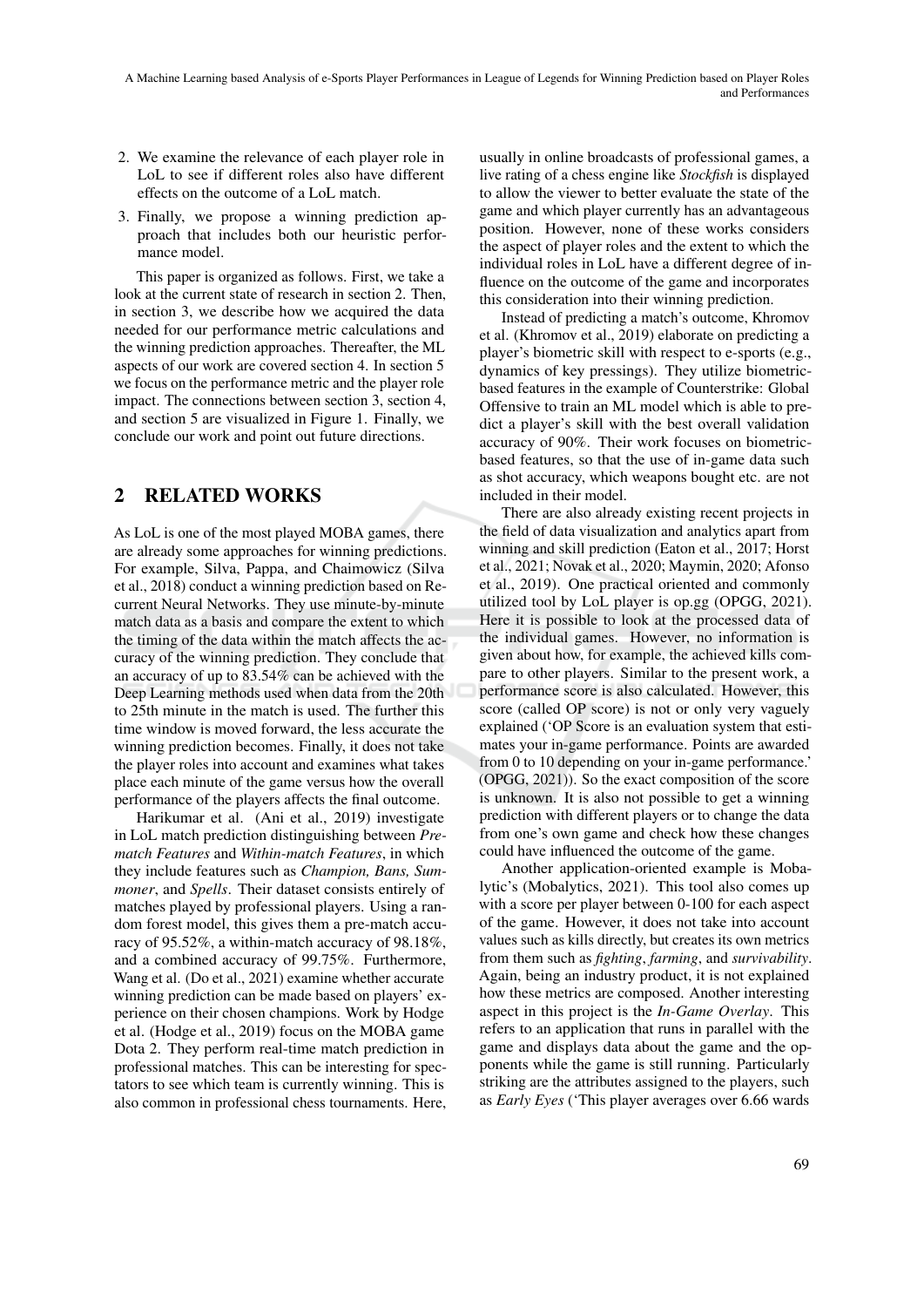

Figure 1: Diagram depicting the application flow, divided into the three sub-areas of Data Acquisition, Model Engineering and Application.

placed by 15 minutes. They are used to carrying the load for their team in terms of vision control during the early game' (Mobalytics, 2021)). This allows the player to make an initial assessment of how the opponents and teammates play.

Finally, our literature research shows that various work on player performances and winning prediction in the field of LoL exists. However, the mentioned work does not take into account the aspect of player roles in their approaches. Furthermore, existing products for player analysis does not make their performance metrics publicly available, so that it is unclear if these consider player roles or positions at all.

#### 3 DATA ACQUISITION

We propose the following algorithm in pseudocode to acquire the data for our work:

Algorithm 1: Algorithm used for creating the dataset.

|    | 1: procedure RECURSION (summoner) |  |  |  |  |  |  |
|----|-----------------------------------|--|--|--|--|--|--|
|    | $lastMatches[$ =<br>2:            |  |  |  |  |  |  |
|    | qetLastMatches(summoner)          |  |  |  |  |  |  |
| 3: | for match in lastMatches do       |  |  |  |  |  |  |
| 4: | $summoners$ $\vert$ =             |  |  |  |  |  |  |
|    | qetSummoners(match)               |  |  |  |  |  |  |
| 5: | for summoner in summoners do      |  |  |  |  |  |  |
| 6: | recursion (summoner)              |  |  |  |  |  |  |

Individual data sets are to be generated for the respective ranks and regions. To get games from a certain rank and as a starting value for the recursion, a player is searched, who is representative for this rank. The account of the representative player is determined by his summoner name. From this account the last X games (exclusively 5v5 ranked solo games in the standard map "Summoner's Rift") will be queried. Each game has 10 participants. 5 opponents, 4 teammates and the chosen player himself. Of the 9 other players, the last X games are then also determined and this process can now be repeated as often as desired. Before that, however, it is checked whether the 9 players found have already appeared in another game and whether the game found has already been used before. Duplicates are sorted out accordingly. With each run there will probably be several duplicates, because the match, over which the 9 players were found, is probably also found within their the last X matches. Depending on how many of the last matches are retrieved and how many times this iteration is repeated, this quickly results in a large set of matches. In this project, the last 20 matches were queried and only two iterations were used.

However, this algorithm only works correctly if the first player is also representative of his rank. This means that the player should have been in that rank for a longer time, so he is not a *smurf*. A smurf refers to a player that plays on multiple accounts. His smurfaccount is usually in a lower rank than his main account. That means he is playing in a rank he doesn't belong in but in a much lower rank. For example, a player who has an account in the highest rank (challenger) could create a new account and play in a much lower rank (e.g. Gold I). Because this player is significantly better than the typical Gold I player, he will usually win most of his matches. The matchmaking system of LoL recognizes this and will put him in a match mainly with better players after some time. So, for example, this smurf could be matched into a game that is otherwise exclusively filled with players from the Diamond I rank, even though the smurf's current rank is only Gold I.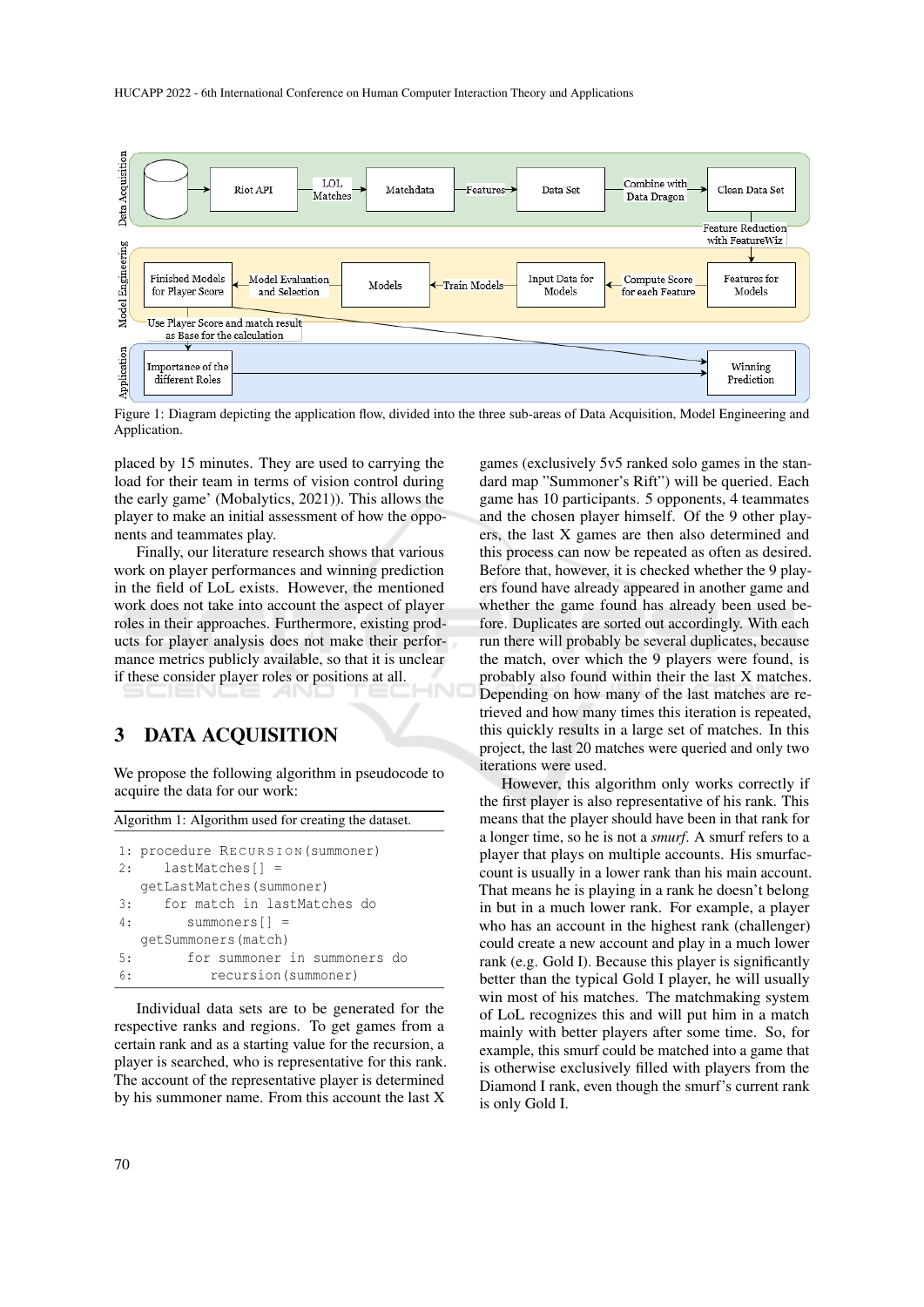A Machine Learning based Analysis of e-Sports Player Performances in League of Legends for Winning Prediction based on Player Roles and Performances

Since the LoL matchmaking system usually only matches players of the same rank into a match, all matches found this way will also be in roughly the same rank range. However, if the selected representative player is now a smurf and in the last games, for example, was usually matched with players of the Diamond I rank, although he himself only has the Gold I rank, the algorithm will mainly find games from the Diamond I rank range, and not Gold I.

It is not necessary to manually filter the games by region, as it is not possible for players from different regions to play in the same game. Each region has its own local servers to minimize the delays for each region. As a result, the games queried are all from the same region. The resulting datasets were not merged to analyze the extent to which there may be regional differences.

## 4 ML MODEL ENGINEERING AND ML WINNING PREDICTION

As explained in section 3, the dataset consists of a large number of match data, each containing features, i.e., the statistical values of a summoner from a match. The effect of which feature was influenced by all other features and correlated to the other features was determined by experiments. *xpPerMin* was thus identified as the best target feature for model development. Here, *xpPerMin* is composed of the player behavior of each player. This value is calculated as follows:

$$
xpPerMin = \frac{\sum xpPerTimeInterval}{number of time intervals}
$$
 (1)

The result is an average value. XPs are gained from many different sources in the game, making them less dependent on a summoner's role or position. Since the score calculation only compares to players in the same position and role, this value is very useful as a target feature to judge the quality of a match played. In addition to this single feature, a combined score can be created in which all roles and positions are included. This approach was not considered in the course of our procedure.

By identifying suitable features for training, a supervised model approach is used to predict the target features (Soni, 2020). The target features are float values. Since these are continuous values, the problem at hand to be solved is a regression problem rather than a classification problem (Tiwari, 2020).

A total of nine regression models and two ensemble approaches are examined. The models used in this paper are Gradient Boosting Regressor (GBR), eXtreme

Gradient Boosting Regressor (XGBoost), Categorical Gradient Boosting Regressor (CatBoost), K-Nearest Neighbors Regressor (KNNR), epsilon Support Vector Regressor (SVR), Random Forest Regressor (RFR), Ridge Regression (Ridge), MultiLayer Perceptron Regression (MLPR). The ensemble approaches are a Voting Regressor (VotR) and a Bagging Regressor (BagR).

After the models are trained, the best models are selected on which hyperparameter optimization is performed using Gridsearch (Pedregosa et al., 2011). This optimizes the models again and improves their model goodness of fit. In order to measure the model quality, the trained models must be evaluated using metrics. For this the Accuracy, the  $R^2$  score, the Mean Absolute Error (MAE), the Root Mean Squared Deviation (RMSD) as well as the Median Absolute Deviation (MAD) were considered. Once the best model has been determined using gridsearch and after evaluation, the SHapley Additive exPlanations (SHAP) tool (Lundberg and Lee, 2017; Lundberg et al., 2020) is used to try to draw conclusions about which features had the greatest impact on the model.

We implemented our concepts and acquired the data initially using the official Riot Games API. Overall, we utilized data from 2901 matches. We reduced the features of the original dataset that the Riot Game API provides using Featurewiz (AutoViML, 2020) with respect to a target variable. Through correlation analysis, 0.81 was determined to be the best threshold for Featurewiz. We first reduced the dataset of 109 features without considering the target feature in the reduction to 91 features by eliminating features that were either only IDs, empty, or with only little information. By applying *Searching for Uncorrelated List of Variables* (SULOV) methods similar to the *Minimum Redundancy Maximum Relevance* approach (Peng et al., 2005), we identified 10 of the features having a correlation higher than 0.81. The remaining 81 features were passed to the eXtreme Gradient Boosting Regressor (XGBoost) model. The recursive analysis of the XGBoost model yielded as a result a dataset with the 15 most important features. Figure 2 shows the correlation matrix of the 15 features after running it through the entire Featurewiz processing.

In the next step, the generated training data set is passed to the 11 regression models we mentioned with their base parameters. Then, a hyperparameter optimization is performed on all ML models. After that, an evaluation is performed on all ML models using the metircs Accuracy,  $R^2$  score, MAE, RMSD, and MAD. To better assess the stability of the ML models with respect to the evaluation, the evaluation is repeated 100 iterations for each model. Then, the mean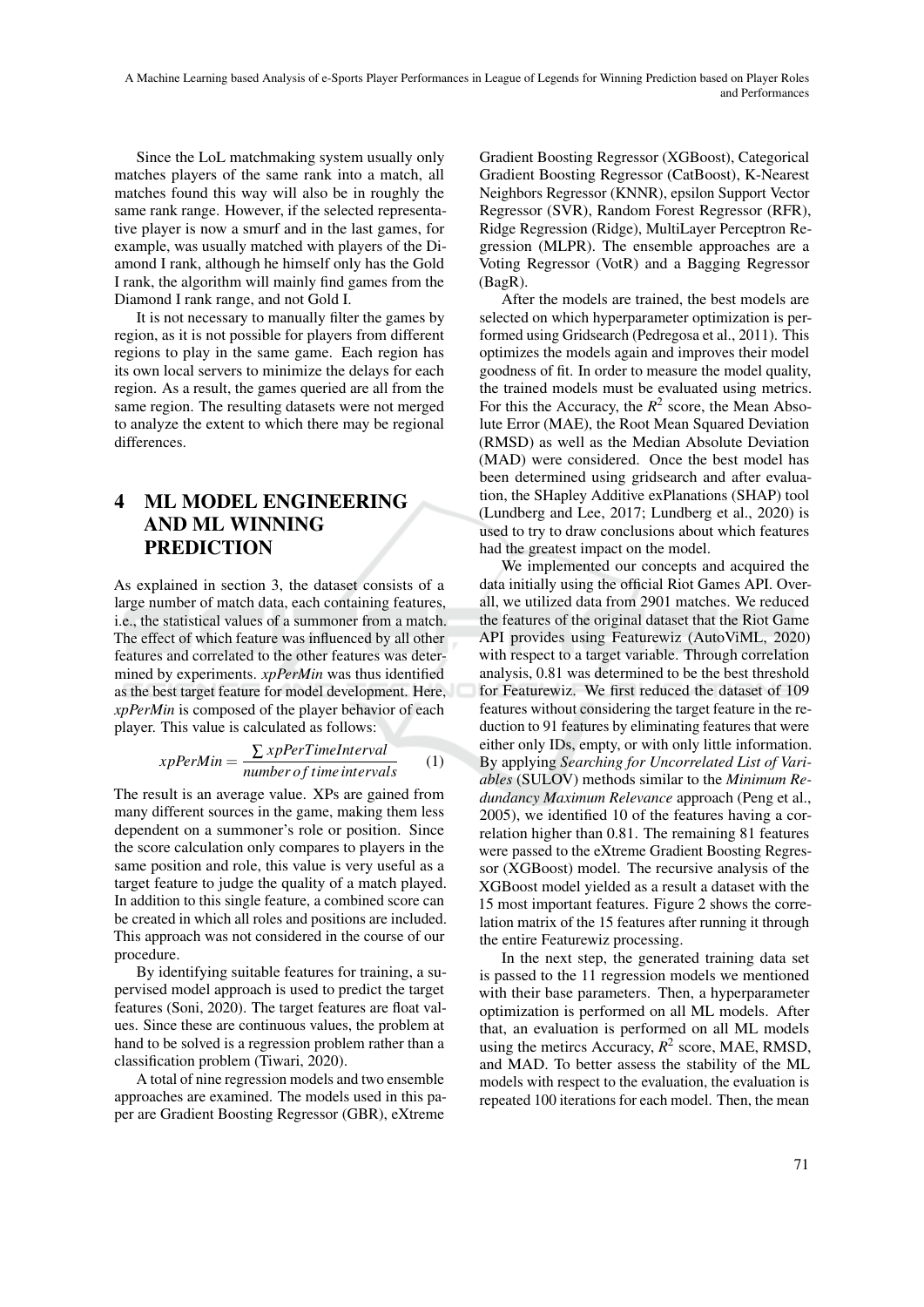

Figure 2: Correlation matrix of the 15 features after applying Featurewiz.

and standard deviation is calculated for each metric. This process is a modified form of cross validation and is performed in a data-based manner. After each iteration, the entire data set is shuffled and the same ratio is always used to split the data. After the models have been trained and optimized and the best model has been identified with the help of the evaluation, the influence of the respective features on the model result is determined by a SHAP analysis. Here, the influence of the features on the training model as well as on the prediction model is measured.

The accuracy is the difference of the Mean Absolute Percentage Deviation (MAPD) and the number 100 to determine its own percentage error value. With the normal MAPD metric, it is better when the result is close to zero. Since the accuracy is calculated as follows:

$$
Accuracy = 100 - (MAPE \cdot 100)
$$
 (2)

To obtain a percentage value, the MAPE score was multiplied by 100. The accuracy is therefore considered better when it goes towards 100. It is important to note that the MAPE score does not work with data that contains zero or large extreme values. This problem would also apply to accuracy, since it includes the MAPE score as a sub-metric.

A major advantage of the MAPE score is its robustness to outliers in the data set. The biggest problem of MAPE is the division operator. If the result to be predicted goes to zero, no score can be calculated, because otherwise the denominator goes to zero. Thus, MAPE is not defined at this point. In addition, the

score can become extremely large for very small values. In order to get a better estimation about the model quality and to be able to estimate the results of the Accuracy better, other metrics in addition to the Accuracy have to be used as comparison.

The second regression metric used to better analyze model quality is the  $R^2$  score. All metrics of the  $R^2$ score are between zero and one. Since the  $R^2$  score is a scale-free metric, it does not matter if the values passed are too large or too small, unlike the MAPE. An additional advantage of the  $R^2$  score is the linear dependence between ground truth and the predicted value. An  $R^2$  score of one means that the values are perfectly linearly dependent on each other, and an *R* 2 score of zero means that the values have no linear dependence.

One problem that can occur with the  $R^2$  score is model overfitting. A high  $R^2$  score is a good metric for evaluating model quality, but it does not reveal whether a model is overfitted during training, which can result in poor generalizability of the ML model. To better assess the risk of overfitting and correct generalization of the model, the MAE, RMSD and MAD score are still considered for better assessment of model goodness of fit.

One advantage of the next metric is its robustness to outliers. The metrics determined by the MAE score range between zero and ∞. Here, it is better if the values are close to zero. Furthermore, in addition to the MAE score, the RMSE score of the six ML models is calculated in the following graph and put in relation to the MAD score. Also for the RMSE score, the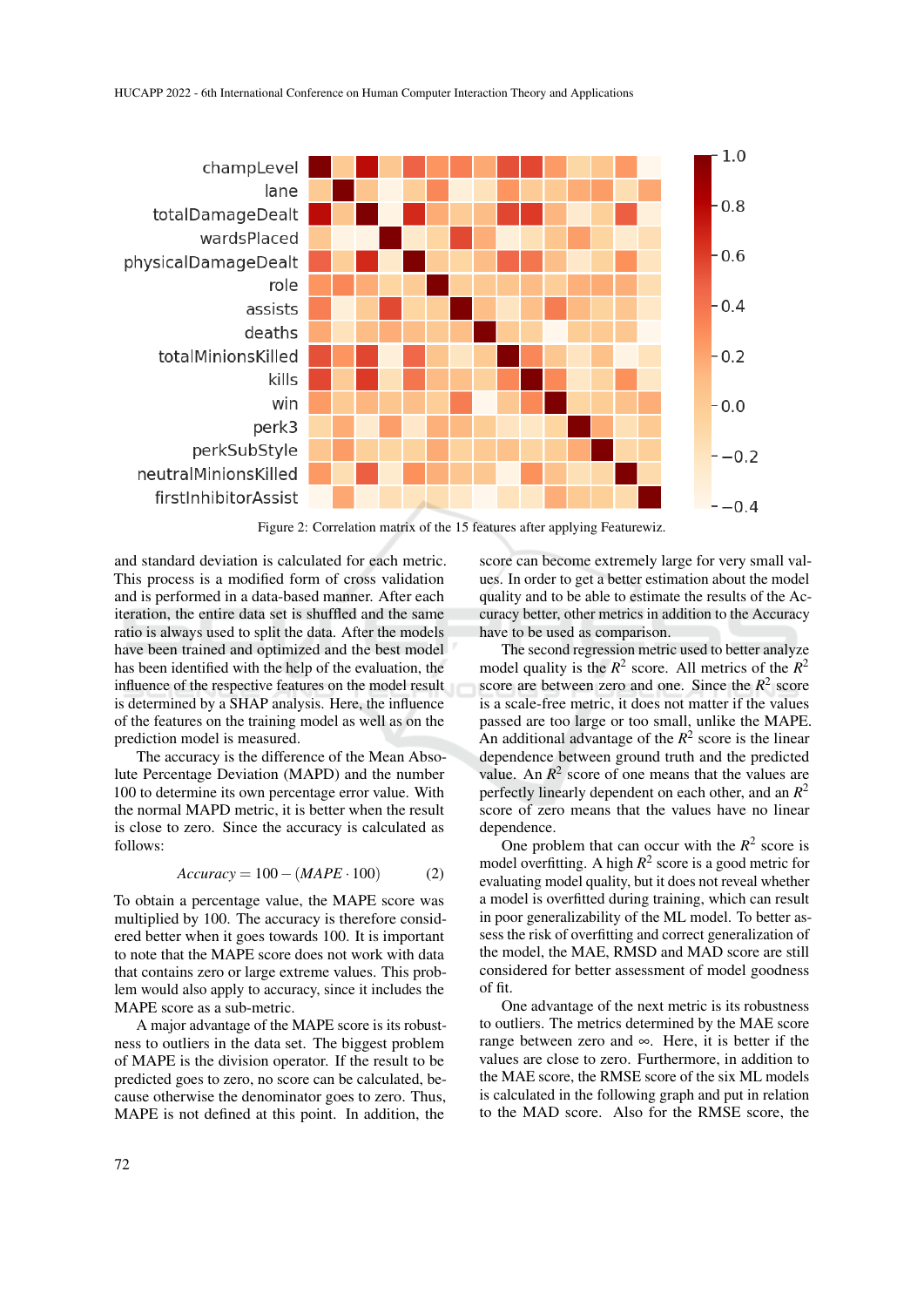A Machine Learning based Analysis of e-Sports Player Performances in League of Legends for Winning Prediction based on Player Roles and Performances

| <b>Models</b> | Accuracy- $\%$     | $R^2 - \mathcal{D}_0$ | $MAE-%$            | $RMSD-%$           | $MAD-%$              |
|---------------|--------------------|-----------------------|--------------------|--------------------|----------------------|
| <b>XGB</b>    | $92.7322 + 0.0865$ | $0.8230 + 0.0041$     | $29.1193 + 0.2888$ | $37.2365 + 0.3554$ | $23.9116 + 0.3761$   |
| CatB          | $92.6670 + 0.0897$ | $0.8232 + 0.0042$     | $29.1286 + 0.2853$ | $37.2208 + 0.3552$ | $23.9937 + 0.3389$   |
| <b>GB</b>     | $92.7351 + 0.0910$ | $0.8261 + 0.0043$     | $28.9024 + 0.2929$ | $36.9134 + 0.3603$ | $23.6919 + 0.3453$   |
| <b>RF</b>     | $92.1565 + 0.0975$ | $0.7962 + 0.0051$     | $31.1925 + 0.3318$ | $39.9576 + 0.4162$ | $25.5352 + 0.4241$   |
| BagR          | $92.6522 + 0.0941$ | $0.8229 \pm 0.0041$   | $29.1514 + 0.2885$ | $37.2481 + 0.3538$ | $24.0091 \pm 0.3351$ |
| <b>VotR</b>   | $92.7278 + 0.0884$ | $0.8250 + 0.0041$     | $28.9635 + 0.2910$ | $37.0315 + 0.3537$ | $23.7511 + 0.3614$   |

Table 1: Calculation of the mean and standard deviation of the metrics in percent after 100 iterations.

calculated ratios can range between zero and ∞, with values towards zero indicating better model quality. In addition, the direction of the error does not matter for either metric. A key difference between the RMSE and MAE scores is that the errors in the RMSE score are squared before being averaged, giving larger errors a higher weighting in the calculation of the metric. The final metric used in the Table 1 to determine model quality is the MAD score. Just like the MAE and the RMSE score, the MAD score has robustness to outliers as long as there are not too many of them. As with the MAE and the RMSE score, the index range is between zero and ∞, where a value towards zero is considered a good model quality just as with the MAE and the RMSE score.

In order to better compare the metric results and thus determine the best ML model for the further steps, all results were summarized in Table 1. All metric results were calculated to four decimal places and the best model was highlighted in green.

In the final phase of model evaluation, all six models are tested for stability with respect to their accuracy. As described earlier, this test is used to estimate the possibility that an ML model happened to give good results. This is done by calculating the average of the respective metrics. The results of this analysis are shown in Table 1.

It can be seen that even when testing the ML models repeatedly, GradBoosting performs best among all other ML models in almost every metric.

After selecting the best ML model using various evaluation techniques, the best model is now interpreted using the SHAP analysis tool. Here, the 15 features and their impact on the model result are considered. Figure 3 shows two summary plots, which were generated after training (left) and after prediction (right). It can be seen in both plots that *champlelevel* and *totalMinionsKilled* had the largest impact on the model result in terms of *xpPerMin* during the training as well as the prediction phase. Features are sorted according to their impact size in descending order of the sum of SHAP values across the entire sample. The features with the largest impact are at the top of the plot and those with the smallest are at the bottom. Specifically, this means that a high champlevel and

totalMinionsKilled value have the largest impact on prediction. In the SHAP analysis, the first step is to remove a feature and compare the subsequent model result with the originally calculated model result. This calculates the impact of that feature. Each color-coded point represents a feature. This distribution is calculated for all features with the entire dataset used. Additionally, the analysis showed that the feature *win* had the lowest impact with respect to the target feature xpPerMin (Radečić, 2020).

Summarizing this section, of the top six ML models, GradBoost provided the best model results. Also in the stability analysis from the Table 1, GradBoost outperformed the other ML models in all metrics by a slight margin with an accuracy of 92.7%. This means, based on values we input as features in our ML model as described, that GradBoost finds a highly accurate player score, slightly more accurate than discussed literature based on different data or games (e.g., (Khromov et al., 2019) with Counterstrike: Global Offensive and biometric-based features).

ATIONS

# PERFORMANCE METRIC, PLAYER ROLE IMPACT, AND WINNING PREDICTION

Besides using our ML approach for calculating datadriven player scores, we also derive a facile heuristic performance metric from it that is described in this section. Then we investigated in the impact of the different roles concerning the outcome of a match utilizing this player score. Finally we evaluate our facile performance metric concept by utilizing it to predict the outcome of a match.

#### 1. Heuristic Player Scores

We designed our player scores to compare a value from the performance metric to the values of players playing the same role at the same position. This adds up to a total of 25 categories build up from the permutation of the five roles with the five positions. This distinction in the calculation of player scores from the other positions and roles is to prevent the differences in the various playing styles from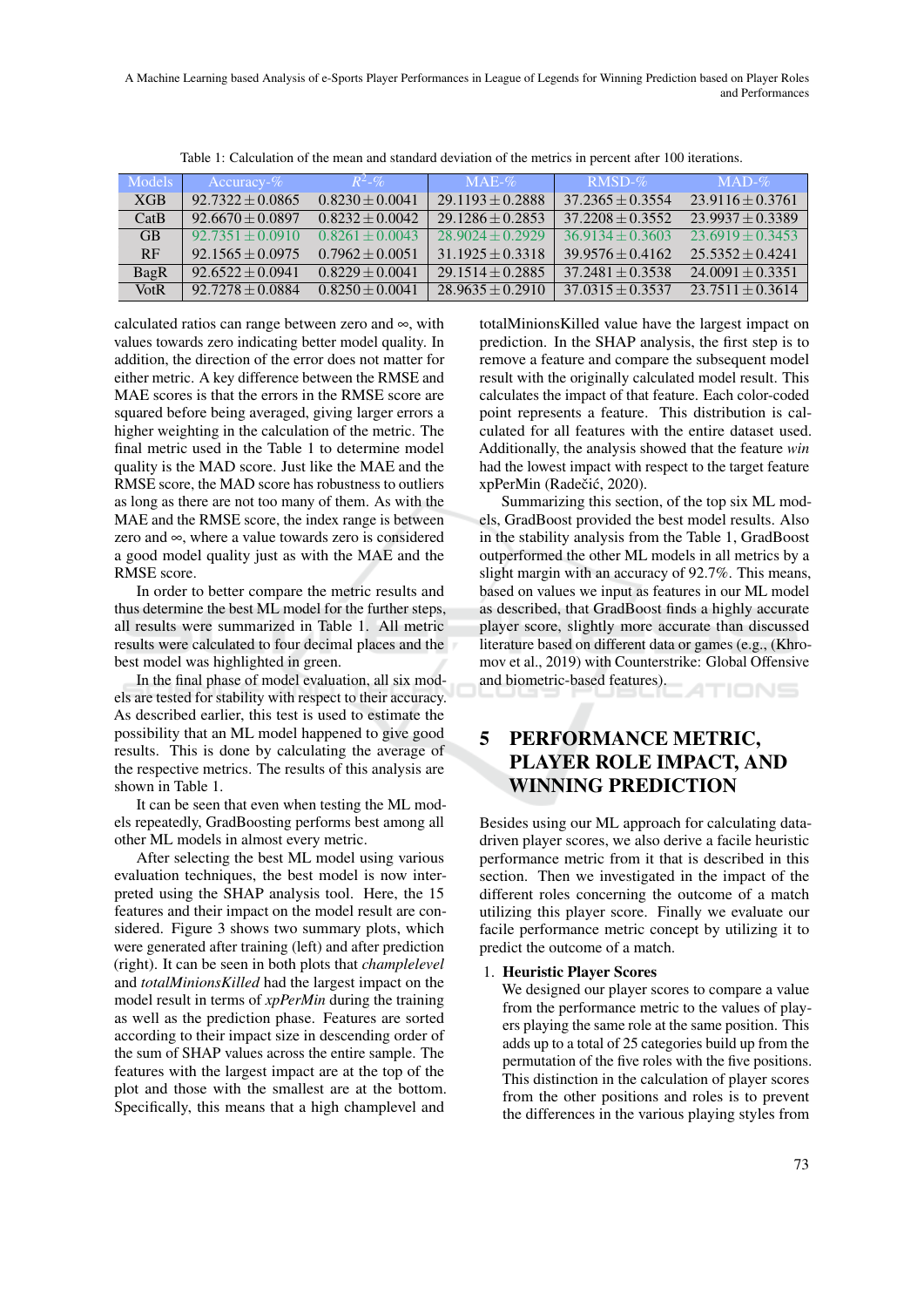

Figure 3: Comparison of SHAP analysis of GradBoost after training (top) and after prediction (bottom).

being negatively reflected in the player scores. For example, an Carry player usually has a higher kill score than a support player. Therefore, it would not be particularly fair to apply the same standard to both play styles.

Our player score itself represents the percentile rank of a player's performance. It therefore indicates the percentage of players in the same position and role who were worse than this player. The player score calculated in this way is intended to make one's own performance in a category more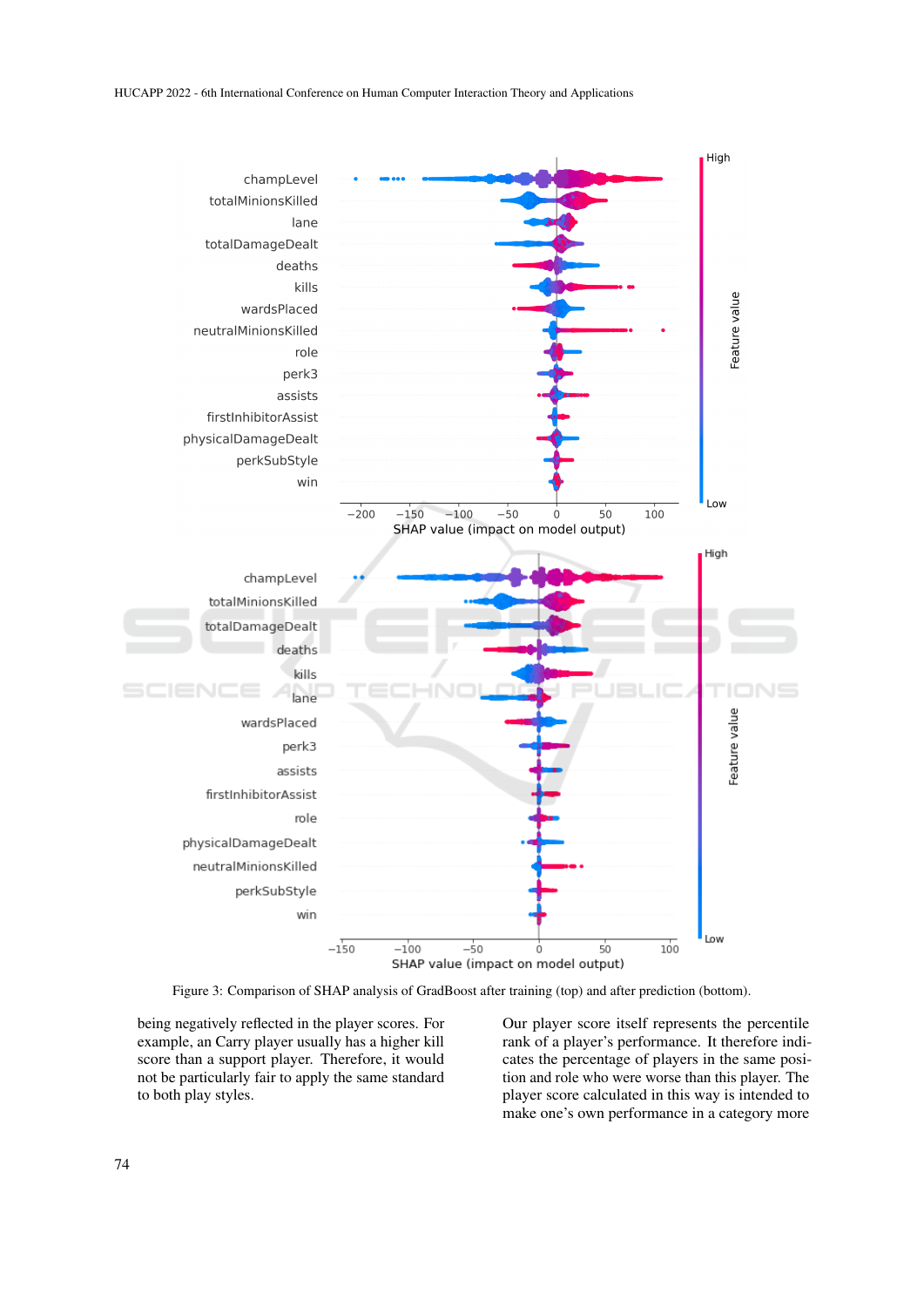A Machine Learning based Analysis of e-Sports Player Performances in League of Legends for Winning Prediction based on Player Roles and Performances

comparable than pure numerical values would be. For practically calculating our score, we can use match data (e.g., from the official Riot Games API), then divide the data into the mentioned 25 categories sorted in ascending order. The index divided by the length of the data structure thus acts as the percentile rank that indicates what percentage of the values are worse than the specified value.

2. Importance of Roles and Winning Prediction For calculating the importance of the roles, a large number of already finished matches is considered. Each of these matches is solved in a way, that for as many matches as possible the linear optimization of the sum of the teams' individual performances multiplied by the importance of the corresponding role would predict the correct winner. This is more clearly illustrated in the following formulas:

$$
t1 = p1 \cdot w1 + p2 \cdot w2 + p3 \cdot w3 + p4 \cdot w4 + p5 \cdot w
$$
  
(3)

$$
t2 = p6 \cdot w6 + p7 \cdot w7 + p8 \cdot w8 + p9 \cdot w9 + p10 \cdot w10
$$
  
(4)

Where each  $p_i$  represents the player scores already given and the  $w_i$  represent the weights of the score based on the importance of the roles. The formulas must now be solved so that the weights for each formula remain the same, but  $t_1$  and  $t_2$  take on values such that the winning team achieves the higher total team score as often as possible.

We utilized the proposed calculation of the role importance with the data of 2901 matches. For this, the player scores of the target feature (in our case xpPerMin), are added up within the team. This way we get the team score. From the team scores a factor is calculated by subtracting the team score of the losing team from the team score of the winning team. This is done for all matches that serve as a basis for the calculation. The resulting list of factors is taken as input for the optimization function. This gives an array of values that best solve the optimization problem.

The result of the optimization was the following array:

[0.1996,0.1995,0.1995,0.2005,0.2006] The array shows that the differences between the individual factors of Equation 3 and Equation 4 are only 0.1%. From this, we derive that the impact of a specific player role within a LoL team is negligible – there is not a single role that is most important in a team.

The winning prediction builds on the above applications, namely the calculation of the player scores

as well as the importance of the roles, in order to get a program which evaluates a future game with known player names. For this, the player scores from the last games of each player are averaged and the so obtained values of each team are added up. The team with the higher sum is then the team that is predicted to have the higher chance of winning.

We determined the number of matches in which the winning team's team score is greater than the losing team's team score. Based on the considered data we found that this was true in 86% of the matches. This shows that even a team can lose whose sum of individual performances is greater than that of the opposing team and that the ML based winning prediction is more accurate.

### 6 CONCLUSION AND FUTURE WORK

In this paper, we proposed two performance metrics that evaluates the overall performance of a player as well as the individual stats within a match and compares them to the performance of other players. For this purpose, a data base of 29010 player stats (from 2901 matches) was taken as a basis to be able to rank performances. Since different roles and different positions might have different playing styles, this ranking compared players in the same position with the same role. A GradBoost-based ML model was found most suitable for this purpose and was developed, given the values of the various individual stats. It could determine a player score with an accuracy of 92.7%.

Furthermore, the impact of the different roles on the overall result was examined. To do this, 2901 past games were examined and linear optimization was used to calculate the factors so that the team total of player scores would indicate the correct result as often as possible. However, the factors calculated in this way showed only a 0.1% difference in role impact on the overall result. Therefore, we conclude that the influence of the different roles on the overall result is negligible and can be omitted in future work.

Based on the knowledge gained from this, a facile winning prediction was developed that predicts a match result when ten player names divided into two teams are entered. For this purpose, the heuristically derived player scores from the last games are arithmetically averaged for each player and added up to a team score. The team with the higher team score has the higher predicted probability of winning. The accuracy of this prediction method lies at 86%.